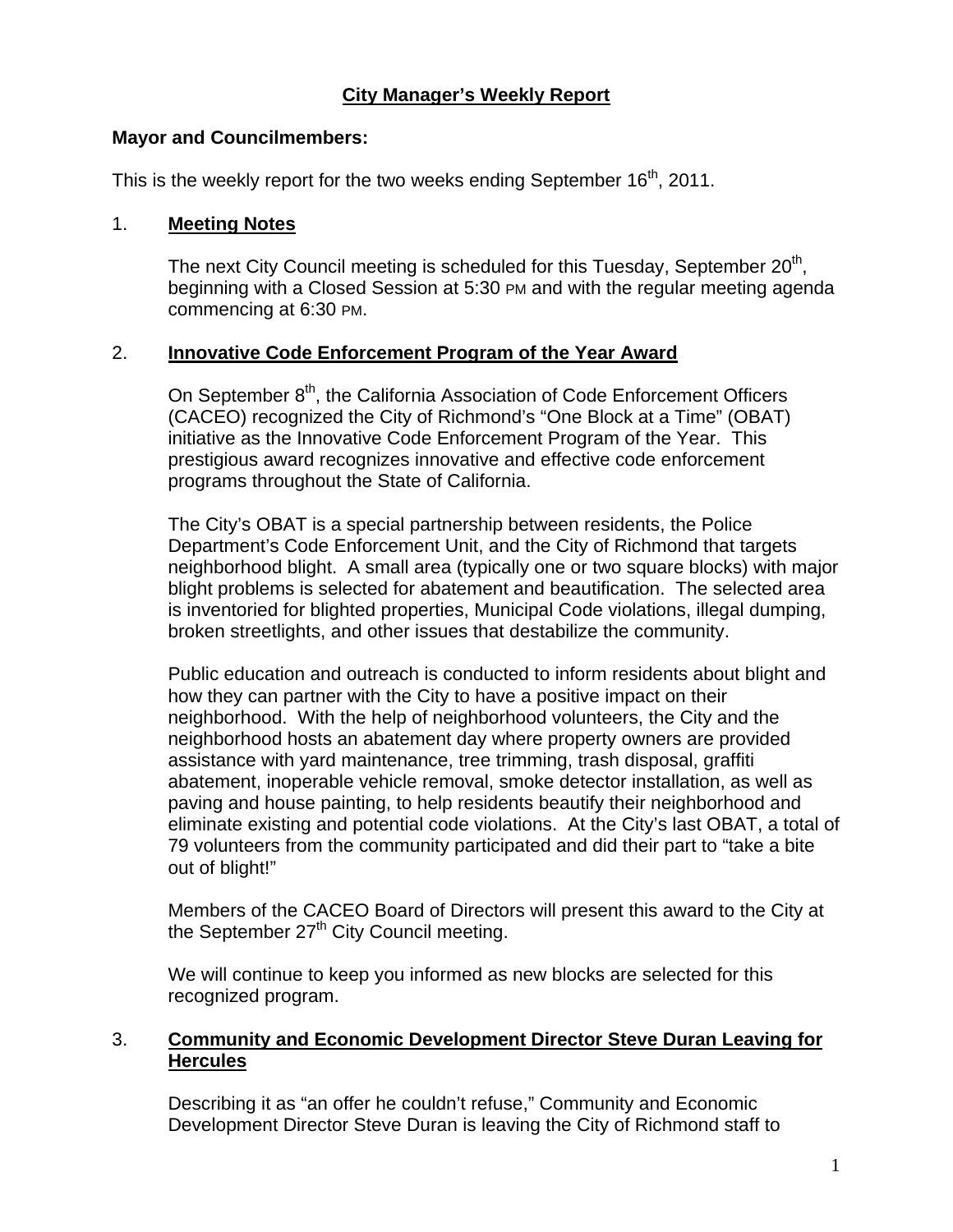accept the position as City Manager for the City of Hercules. His last day in Richmond will be Friday, October 7<sup>th</sup>. While I am very disappointed that Steve will be leaving Richmond, I am personally very happy both for him and the City of Hercules. I believe that Mr. Duran will be an outstanding city manager and that Hercules will grow stronger with his leadership. I will, nonetheless, miss his valuable counsel and steady guidance of Richmond's redevelopment activities. I am very pleased that he is staying in Contra Costa County, and, in particular, in West County.

I certainly wish him the best.

# 4. **"Vamos a Leer" – Let's Read!**

On Saturday, August  $27<sup>th</sup>$ , the Richmond Public Library hosted a successful "Vamos a Leer" program (Let's Read), which drew over 400 attendees. Sponsored by Univision Radio San Francisco, the bilingual family literacy program targets children (from kindergarten to age 5) and encourages parents to participate in their children's education by reading with them. The event included bilingual reading sessions with radio station personality Jose Luis "El Zorro," games, prizes, and a "school supplies" giveaway.

# 5. **Baxter Creek Clean-Up**

Baxter Creek, in the area of the Booker T. Anderson Community Center, is relatively trash free because of efforts made by local residents, volunteer groups, and Parks staff throughout the year. This weekend, volunteers will come out again and clean the opening of Baxter Creek to San Pablo Avenue. We will also be identifying the types of trash collected in order to work at ways of stopping the impact to our creeks and shorelines.

# 6. **Save The Bay's "Adopt a Hot Spot" Contest**

Notwithstanding the efforts by volunteers and staff described in the previous item, Baxter Creek in the City of Richmond was recently entered into Save The Bay's "Adopt a Hot Spot" contest which launched September 14<sup>th</sup>. This contest identifies specific creeks where trash is a severe problem, but also highlights five cities that are attempting to tackle the trash problem in the Bay by considering plastic bags and Styrofoam bans. (Follow these links on the Save The Bay website to learn more about plastic bag and Styrofoam litter and how they threaten Bay wildlife, habitats, and recreation areas.)

Richmond is highlighted for considering a plastic bag ordinance, possibly in collaboration with a regional effort being led by regional solid waste agency Recyclemore. In particular, at its September 13<sup>th</sup> meeting, the Richmond City Council approved a resolution supporting collaboration with the West Contra Costa Integrated Waste Management Authority (WCCIWMA/RecycleMore) and member cities to develop a regional single-use bag ordinance. The proposed ordinance would prohibit the distribution of plastic single-use bags in Richmond retail establishments and charge a fee for the use of paper bags. In conjunction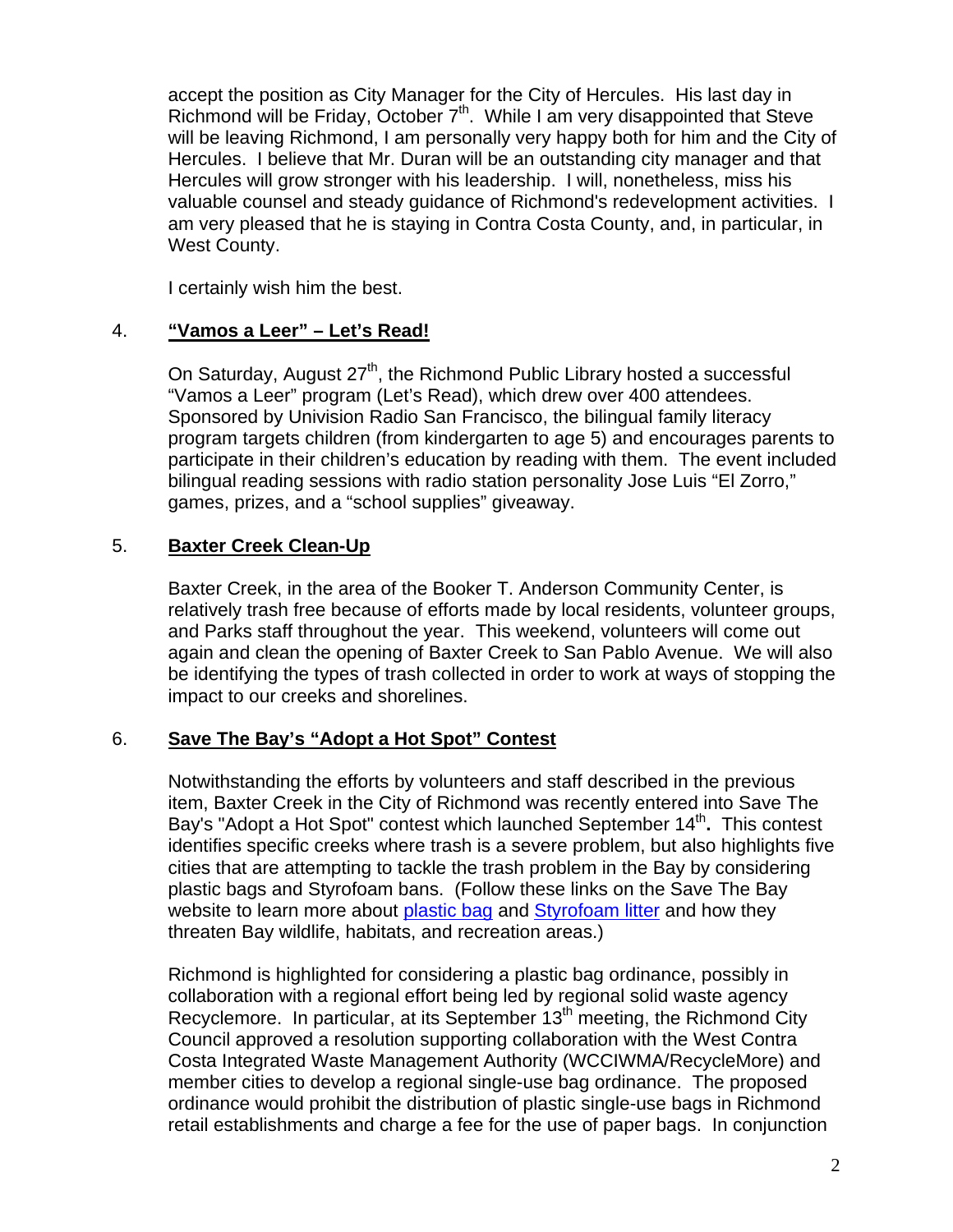with implementation of the ordinance, Richmond Environmental Initiatives anticipates conducting a reusable bag campaign, including the distribution of free reusable bags in target communities, in fall 2011.

Thus, while achieving the dubious distinction of owning Baxter Creek as a trash hot spot, Richmond's efforts in dealing with the issue makes us a participant in a beneficial contest. We need your vote to make Baxter Creek at San Pablo Avenue the winning spot among the five eligible cities. The hot spot with the most votes will be adopted by Save The Bay, which will in turn host cleanups at the site in 2012. Please participate by going to

http://www.savesfbay.org/baytrash/vote-now to vote. Help ensure that Baxter Creek is the winning hot spot.



Baxter Creek at San Pablo Avenue

#### 7. **Update on Sewer System Improvements**

The City has begun work on the first phase of the annual sewer pipeline repair and replacement program. This work consists of pipeline replacements and upsizing, as well as trenchless pipe relining. Throughout this process, the City and Veolia, the City's wastewater system operator, will make every effort to minimize traffic and service impacts to the community. A partnering meeting was held on September 6<sup>th</sup>, and included representatives from the City of Richmond and Veolia Water, as well as the contractor, Ghilotti Bros., their subcontractors and design engineers. This meeting set the goals necessary to keep the project moving (on schedule and within budget), with minimal disruption. Preliminary street work began on September 7<sup>th</sup>.

Looking ahead, community members are invited to a public information meeting which is scheduled for Monday, September 19<sup>th</sup>, from 6:00 PM to 7:00 PM, in the City Hall Lobby, 450 Civic Center Plaza. Information will also be provided at upcoming Richmond Neighborhood Coordinating Council meetings. Both the City and Veolia will be conducting on-going public outreach efforts within the project areas, including informational mailings, additional public information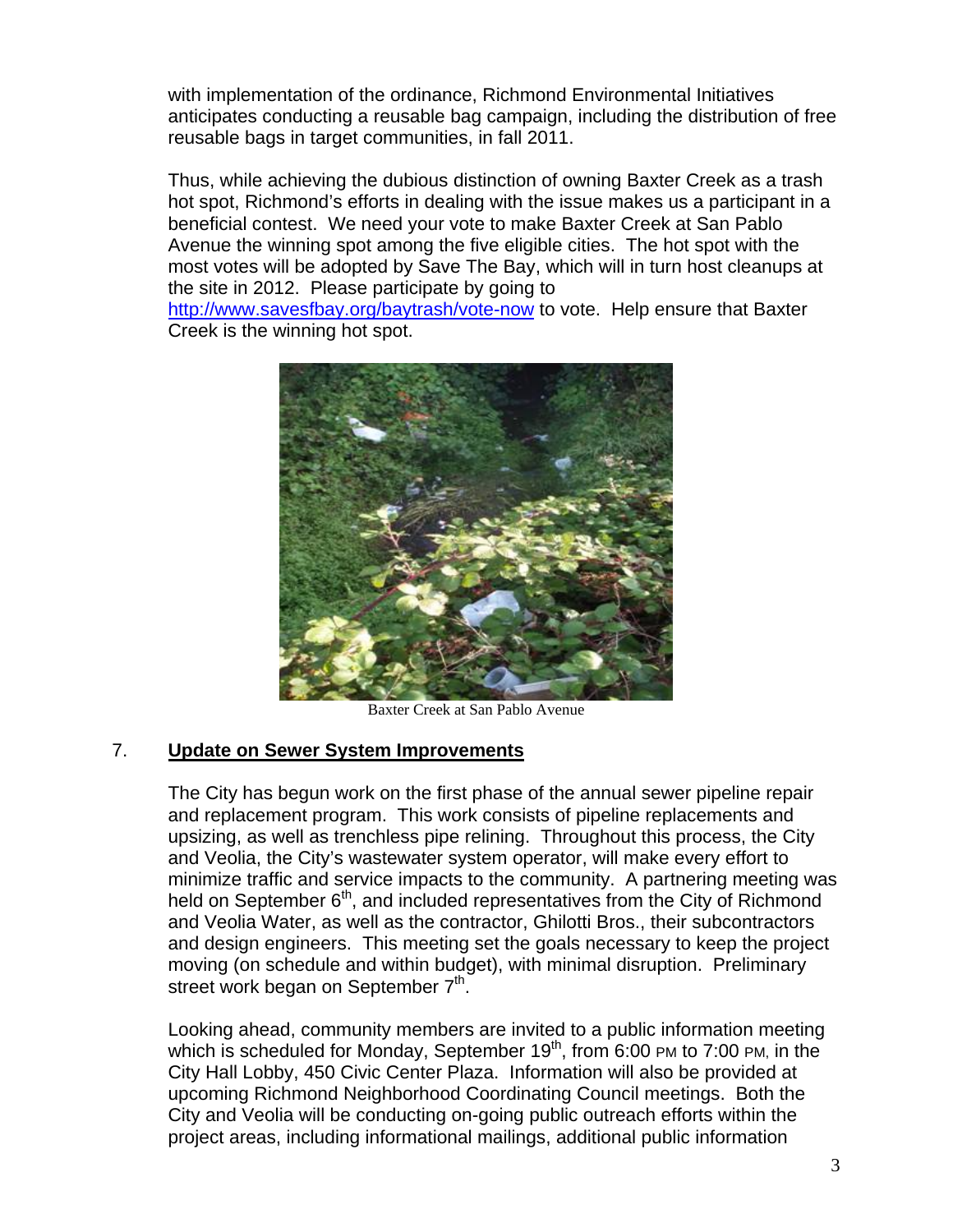meetings, the placement of door hangers, and project updates via the City's website. Excavation and trenching are expected to begin the week of September  $19^{th}$ .

### 8. **ONS Participates in World Health Organization Campaign on Violence Prevention**

The Office of Neighborhood Safety (ONS) Director, DeVone Boggan, participated in the World Health Organization's  $5<sup>th</sup>$  Milestones Global Campaign on Violence Prevention meetings in Cape Town, South Africa last week.

Mr. Boggan was invited to attend this meeting as part of a California/West Coast USA delegation representing philanthropy, government, practitioners, evaluators, researchers and expert consultants on youth violence prevention and intervention. The California delegation was sponsored by The California Wellness Foundation (TCWF). Young adults that live in North, Central and South Richmond neighborhoods who are the most likely to be confronted by gun violence (ONS Operation Peacemaker Fellowship participants), traveled with the Director to South Africa. Approximately 60 Country/Nation Delegations were represented.

As a conference delegate, Mr. Boggan participated in several discussions that provided opportunities to share and receive valuable information about effective violence prevention and intervention practices, current research, and future policy/advocacy opportunities. Each discussion challenged delegates to critically examine and evaluate actions, accomplishments and challenges involved with effectively engaging and addressing the needs of young men involved in gun violence.

While in South Africa, Mr. Boggan was also provided the opportunity to share and discuss ONS programming with both USA and international philanthropic organizations.

# 9. **Funding for Residents Improving Energy Efficiency**

Thousands of dollars in rebates, grants, and low-interest loans are available to residents to improve their home's comfort and energy efficiency and the City of Richmond is helping to get out the word. The City is co-hosting a free workshop where property owners can learn how to obtain federal stimulus funding and PG&E rebates to make their homes more comfortable and efficient through the new Energy Upgrade California Program.

Interested persons may RSVP at http://westcountysmarthomes.eventbrite.com/ for "The Smart Approach to a Comfortable Home and Lower Energy Bills" to be held on Wednesday, October 12th, from 7:00 to 8:30 PM at the Richmond City Council Chambers, 440 Civic Center Plaza.

At this workshop, attendees will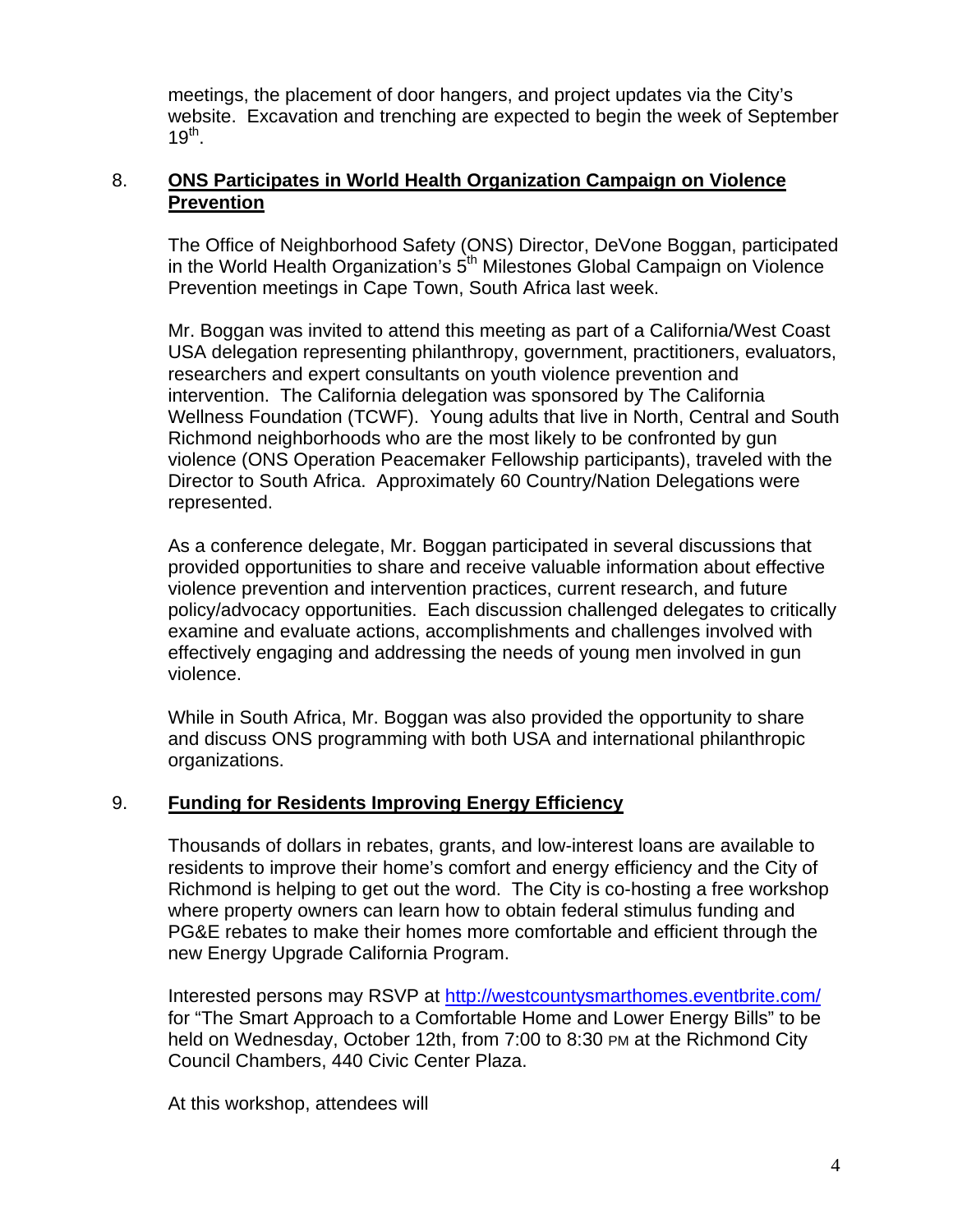- Hear from a local homeowner about their energy upgrade experience;
- Get information about local, state and PG&E rebates, grants and loans;
- Meet local Energy Upgrade California certified contractors;

- Hear testimonials from homeowners that have already participated in energy programs;

- Enjoy refreshments prior to the workshop at 6:30 PM.

The workshop is sponsored by the Cities of Richmond, El Cerrito and San Pablo in conjunction with Energy Upgrade California and Alameda and Contra Costa Counties. Visit https://energyupgradeca.org/overview for more information on Energy Upgrade California.

More information can be obtained by contacting the Richmond Environmental Initiatives Division of the City Manager's office at 620-5537.



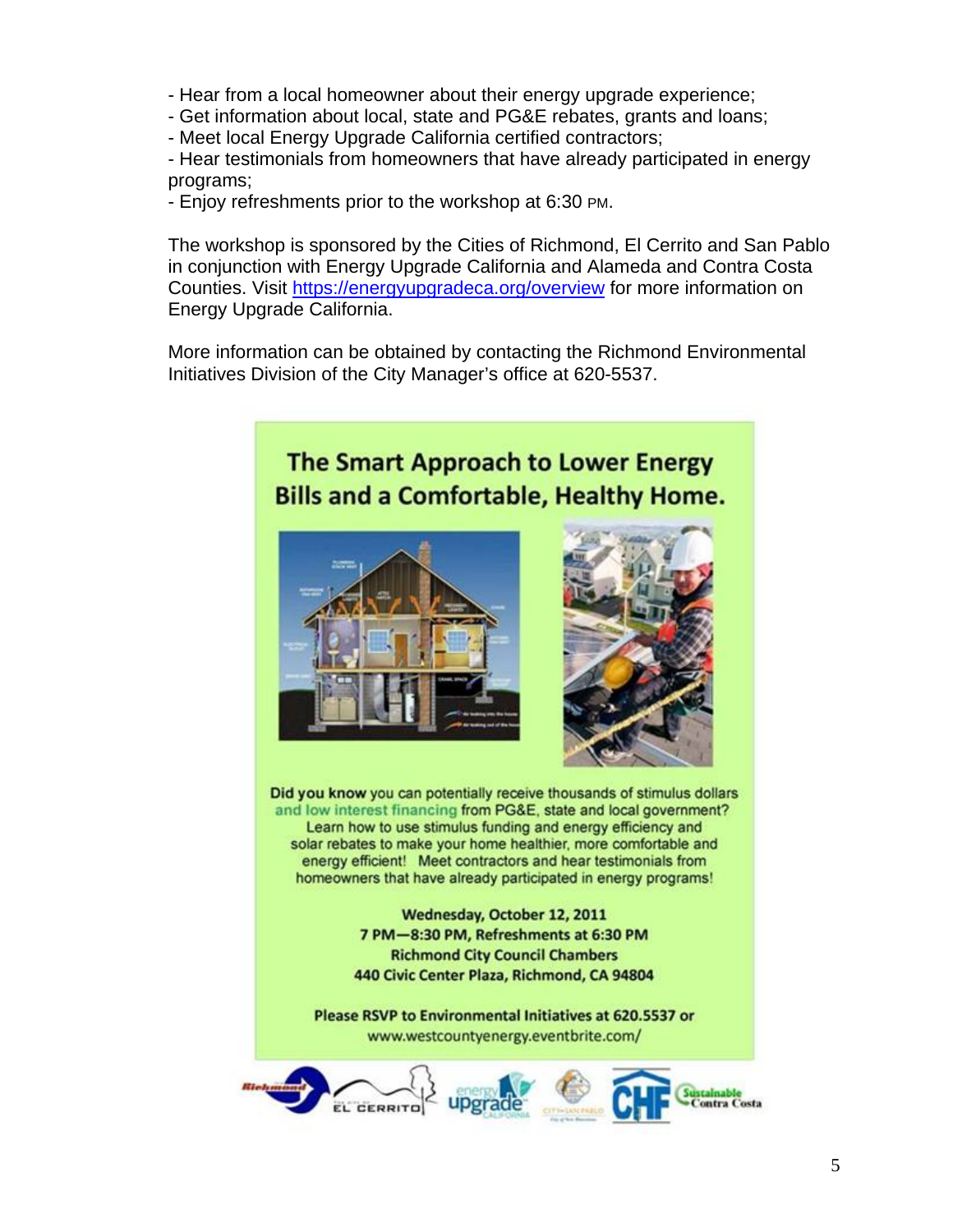### 10. **Richmond Annex Mural**

The Richmond Annex Mural, at Carlson Boulevard and I-80, received a much needed renovation by the original artists, Tom and Tim Taylor. The mural was washed, holes were filled, and the entire work of art was then repainted. This took place during the entire month of August. Ongoing leveling and repaving of Carlson Boulevard occurred at the same time. Once the project is finished, Carlson Boulevard will have a totally new look.



# 11. **Senior Idol Event Postponed**

Senior Idol, originally scheduled for Friday, September 16<sup>th</sup>, has been postponed until spring.

# 12. **Public Works Updates**

Grants: The Parks and Landscaping Division received three grants from the East Bay Regional Park District under the Measure WW Program. They are for the installation of permanent restroom facilities at the Marina Park, and rehabilitation of the Burg and Shields Reid Parks.

Parks and Landscaping Division: This week, staff prepared the Civic Center Plaza for the Economic Summit and the multiple auditorium events scheduled this coming weekend; vegetation cleanup on the Bay Trail segment at South 51<sup>st</sup> Street; and landscape maintenance at Shields Reid Park. Next week, crews will conduct landscape maintenance at John F. Kennedy Jr. and Nicholl Parks; mow the Hilltop Landscape Maintenance District; remove old bleachers and fencing at Belding Garcia Park.

The tree trimming crews trimmed trees along Gertrude Avenue from York Street to Kelsey Street, and on Cherry Street from Chesley Avenue to Sanford Avenue